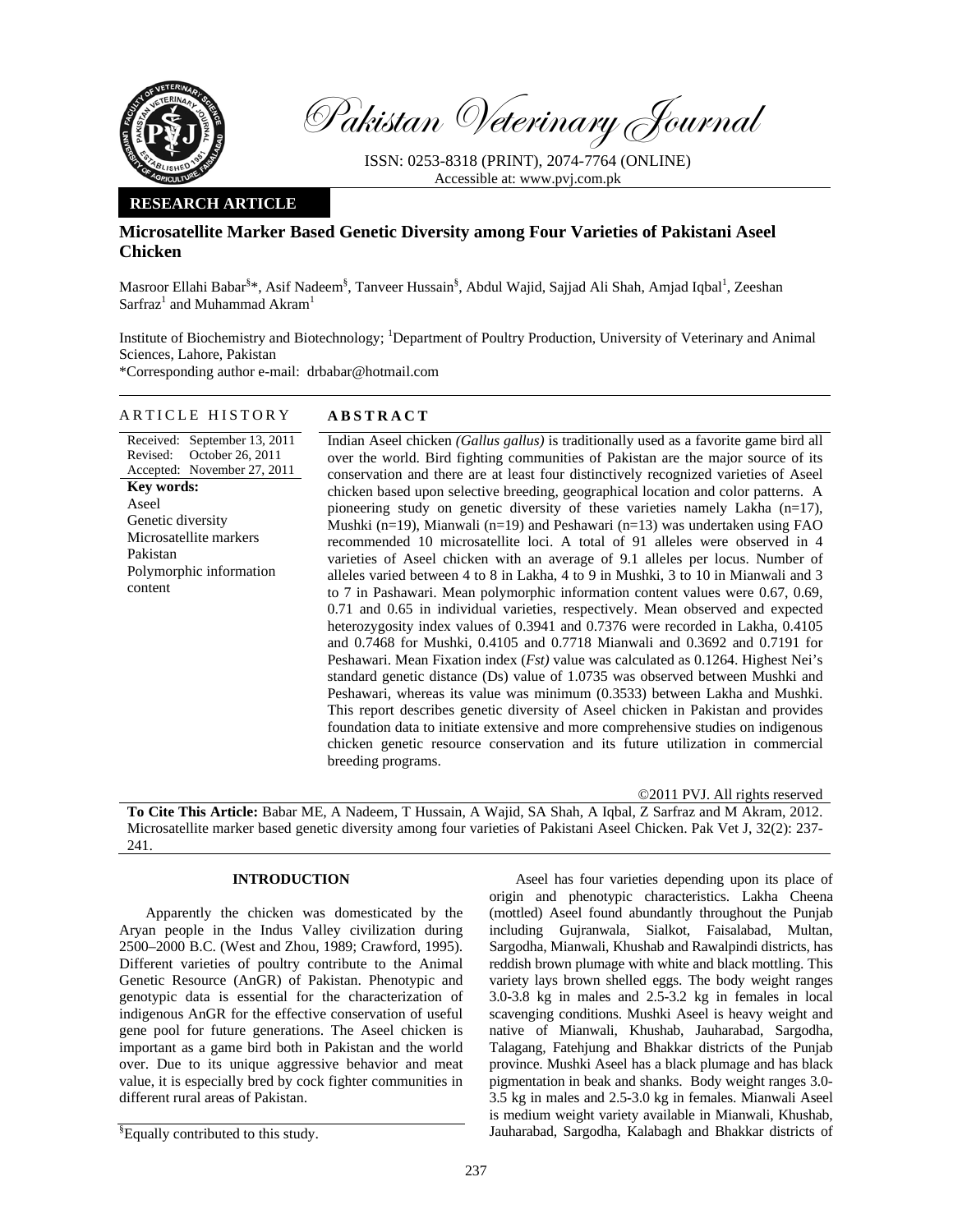the Punjab Province. This variety possesses a dark brown plumage. Early growth rate of this variety is better than the other varieties. The body weight ranges 2.5-3.0 kg in males and 2.0-2.2 in females. It exhibits good resistance against a number of diseases and is heat resistant. Peshawari Aseel is slightly light in weight and located in Peshawar, Mardan and Nowshehra districts of Khyber Pakhtoonkhwa province. The body weight ranges 2.8-3.2 kg in males and 2.2-2.5 in females. The Peshawari Aseel has a wheaten colored plumage.

Different genetic marker have been used for evaluation of genetic variability in poultry including DNA fingerprinting (Dunnington *et al.*, 1994; Mafeni *et al.*,1997), RAPD (Smith *et al.*, 1996) and microsatellites (Crooijmans *et al.*, 1995; Vanhala *et al.*, 1998; Wimmers *et al,* 2000). Microsatellites are the latest molecular markers used in gene marker studies for their codominant, highly polymorphic nature, availability throughout the genome so the microsatellites are identified as reliable markers in chicken. (Romanov and Weigend, 2001; Zhang *et al.*, 2002; Hillel *et al.,* 2003). Very little information on genetic makeup, genetic variability and differentiation of the local Aseel varieties is available. The present study is the preliminary report on Aseel chicken of Pakistan to evaluate the genetic variability among four different varieties.

### **MATERIALS AND METHODS**

**Selection of birds and DNA extraction:** Birds of four varieties of Aseel chicken kept at the Indigenous Chicken Genetic Resource Conservation Centre at the Department of Poultry Production, University of Veterinary and Animal Sciences, Ravi Campus, Pattoki, Pakistan were sampled for this study. Blood samples (3 mL) were collected from 68 (Lakha 17, Mushki 19, Mianwali 19 and Peshawari 13) unrelated birds aseptically and DNA extraction was carried out in Molecular Biology and Genomics Lab. of University of Veterinary and Animal Sciences, Lahore by the Sambrook and Russel (2001) protocol and the DNA was stored at -20°C until ready for PCR amplification.

**Microsatellite markers:** A set of ten FAO (MoDAD programme) recommended microsatellite markers (ADL23, ADL102, ADL136, ADL158, ADL 171, ADL176, MCW5, MCW7, MCW41, MCW59 (Crooijmans *et al*., 1996; Groenen *et al.*, 1997; Cheng *et al*., 1995; Horbanczuk *et al.,* 2007) were selected for this study and were supplied by Gene Link, USA (Table 1).

**PCR Amplification and PAGE:** Avian DNA amplification involved initial denaturation at 95°C (5 min), followed by 35 cycles of denaturation at 94°C (1 min), primer annealing at temperature range between 62°C to 52°C (Touch down protocol) (1 min), extension at 72°C (1 min) and final extension at 72°C (7 min). All markers were optimized for amplification by polymerase chain reaction (PCR) using BioRad thermal cycler. A volume of 25 µL of reaction mixture was prepared using 100 ng genomic DNA, 10 pM of forward and reverse primers,  $0.2$  mM dNTP,  $10$  mM Tris HCl,  $2.0$  mM  $MgCl<sub>2</sub>$ along with 0.5 unit of Taq DNA polymerase (Fermentas,

Thermo Sci. USA) and double distilled de-ionized water. Optimal conditions for PCR amplification were empirically determined to produce PCR product for DNA marker. The PCR products were electrophoresed on 12% non denaturing polyacrylamide gel in 1X TAE buffer at 250 volts for 4 hours.

**Genotyping and statistical analysis:** Each PCR product was genotyped and PAGE data was analyzed to workout standard parameter of genetic diversity in four varieties of Pakistani Aseel chicken. Standard ladder DNA marker was used to estimate allele size, whereas polymorphic information content (PIC), Matching Probability, Power of exclusion and Power of discrimination values were calculated using Power Stat 2.1 software. POPGENE 1.31 computer package (http://www.ualberta.ca/~fych/fych, Yeh and Yong, 1999) to workout the values of observed and expected heterozygosity, observed and effective number of alleles, F- statistics, Shannon's information index and Nei's genetic distance.

### **RESULTS AND DISCUSSION**

**Genetic variations:** All 10 loci were found polymorphic in four Aseel varieties of Pakistan under study. The analysis of data revealed that the observed number of alleles varied from 4 to 8 in Lakha 4 to 9 in Mushki, 3 to 10 in Mianwali and 3 to 7 in Pashawari. Numbers of alleles per locus ranged from 6 (MCW059) to 14 (ADL136) with mean number of loci 9.1+2.18 in all microsatellite loci. This study indicated slightly higher number of alleles when compared to the findings of Parmar *et al.* (2007) and Alipanah *et al.* (2011), whereas the findings of Pandey *et al.* (2003) in Indian Aseel (3 to 9 alleles) were similar to this study. Mean numbers of effective alleles in all populations were  $6 + 1.48$  compared to 3.09 as reported by Pandey *et al.* (2003). The highest over all PIC value was found in locus MCW5 (0.88) while lowest in locus ADL102 (0.71) for all four varieties (Table 2). The average, PIC values for all loci among four varieties were calculated to be 0.67, 0.69, 0.71 and 0.65 for Lakha (Cheena), Mushki, Mianwali and Peshawari respectively (Tables 3, 4, 5, 6). These PIC values are slightly higher to those reported by Pandey *et al.* (2003) and comparable with Tibetan chicken (0.71) by Kong *et al.* (2010) and Brazilian Chicken (0.73) as reported by Clementino *et al.* (2010). Overall high PIC value indicates that the particular locus is highly informative which may be used to resolve queries of forensic nature and help to evaluate the genetic diversity of different breeds of poultry.

**Heterozygosity of markers:** Overall expected heterozygosity (He) value for all microsatellite loci among all four varieties was found with 0.8329 (Table 2) which is on the higher side when compared to 0.701 as reported by Parmar *et al.* (2007) in indigenous Kadaknath breed of poultry and 0.62 in Vietnamese chickens by Berthouly *et al.* (2010). However Pirany *et al*. (2007) reported it as 0.78 in some Indian chicken populations which is closer to current study. The average values of observed and expected heterozygosity of all varieties of Aseel chicken varied between 0.3941 and 0.7376 for Lakha, 0.4105 and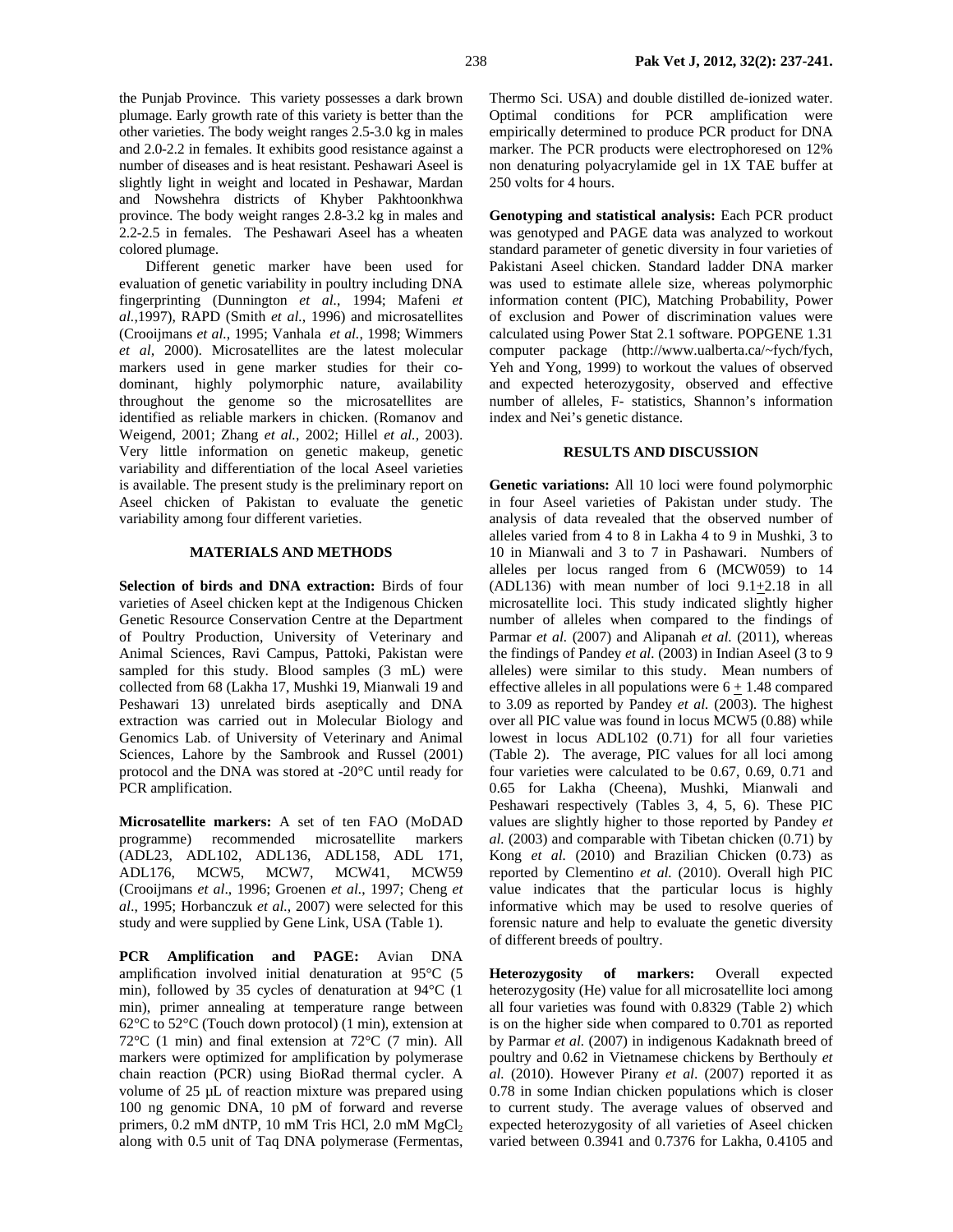|                   | <b>Table 1:</b> Microsatellite markers information           |                 |                  |                          |                  |
|-------------------|--------------------------------------------------------------|-----------------|------------------|--------------------------|------------------|
| Marker            | 5'-3'Sequence                                                | Repeat motif    | $Ch. \#$         | Gene bank #              | Ta $(^{\circ}C)$ |
| ADL <sub>23</sub> | FP: CTTCTATCCTGGGCTTCTGA<br>RP: CCTGGCTGTGTATGTGTTGC         | (CA)5(CG)4(CA)9 | 5                | L23905                   | 62-52            |
| ADLI02            | FP: TTCCACCTTTCTTTTTTATT<br>RP: GCTCCACTCCCTTCTAACCC         | $(GT)$ 18       | 30               | G01547                   | 58-48            |
| ADLI36            | FP: TGTCAAGCCCATCGTATCAC<br>RP: CCACCTCCTCCTCCTGTTCA         | (TG)10TC(TG)10  | 6                | G01561                   | 62-52            |
| ADLI58            | FP: TGGCATGGTTGAGGAATACA<br>RP: TAGGTGCTGCACTGGAAATC         | (CA)12          | C30, E29         | G01582                   | 62-52            |
| ADLI71            | FP: ACAGGATTCTTGAGATTTTT<br>RP: GGTCTTAGCAGTGTTTGTTT         | $(TG)$ 18       | E43              | G01593                   | 58-48            |
| ADLI76            | FP: TTGTGGATTCTGGTGGTAGC<br>RP: TTCTCCCGTAACACTCGTCA         | (GT)12          | E6               | G01598                   | 62-52            |
| MCW <sub>5</sub>  | FP: ACCTCCTGCTGCAAATAAATTGC<br>RP: TCACTTTAGCTCCATCAGGATTCA  | $(TG)$ 14       | C <sub>I</sub>   |                          | 62-52            |
| MCW7              | FP: AGCAAAGAAGTGTTCTCTGTTCAT<br>RP: ACCCTGCAAACTGGAAGGGTCTCA | (TG)5           |                  |                          | 62-52            |
| MCW <sub>41</sub> | FP: CCCATGTGCTTGAATAACTTGGG<br>RP: CCAGATTCTCAATAACAATGGCAG  |                 | C <sub>3</sub>   | $\overline{\phantom{0}}$ | 62-52            |
| MCW59             | FP: AAGTGCCTTTGCTATCCTGATTGG<br>RP: AACTCCTATTGTGCAGCAGCTTAT | (AG)22          | CIE <sub>2</sub> |                          | 62-52            |

Ch. #, Chromosome no; Ta, Annealing temperature

|  |  | Table 2: Population genetic values of all markers in all Aseel varieties |  |  |  |  |  |
|--|--|--------------------------------------------------------------------------|--|--|--|--|--|
|--|--|--------------------------------------------------------------------------|--|--|--|--|--|

|                    |                 |          |          |          |          |        |        |        |         | Matching    | Power of              | Power of  |      |
|--------------------|-----------------|----------|----------|----------|----------|--------|--------|--------|---------|-------------|-----------------------|-----------|------|
| Marker             | na              | ne       |          | Ho       | He       | Fis    | Fit    | Fst    | Nm      | probability | <b>Discrimination</b> | Exclusion | PIC. |
| ADL <sub>23</sub>  | 8               | 5.4082   | .8353    | 0.3235   | 0.8211   | 0.5081 | 0.6137 | 0.2148 | 0.914   | 0.132       | 0.868                 | 0.074     | 0.79 |
| ADLI <sub>02</sub> | 8               | 3.7762   | 1.5525   | 0.2647   | 0.7406   | 0.5999 | 0.6522 | 0.1309 | ا 660 ا | 0.195       | 0.805                 | 0.061     | 0.71 |
| ADLI36             | $\overline{14}$ | 7.8639   | 2.3116   | 0.7941   | 0.8793   | 0.0307 | 0.0937 | 0.0650 | 3.5973  | 0.103       | 0.897                 | 0.588     | 0.86 |
| ADLI58             | 8               | 4.6754   | 1.7515   | 0.2794   | 0.7919   | 0.5448 | 0.6401 | 0.2094 | 0.9439  | 0.191       | 0.809                 | 0.055     | 0.75 |
| ADLI71             | 9               | 6.1003   | 1.9623   | 0.3676   | 0.8423   | 0.5268 | 0.5553 | 0.0603 | 3.8934  | 0.124       | 0.876                 | 0.095     | 0.82 |
| ADLI76             | 10              | 5.9626   | 1.9857   | 0.1029   | 0.8385   | 0.8684 | 0.8860 | 0.1336 | 1.6217  | 0.155       | 0.845                 | 0.009     | 0.8  |
| MCW <sub>5</sub>   | Ш               | 8.7659   | 2.2550   | 0.4118   | 0.8925   | 0.4749 | 0.5277 | 0.1004 | 2.2397  | 0.061       | 0.939                 | 0.121     | 0.88 |
| MCW7               | 9               | 7.1524   | 2.0651   | 0.7500   | 0.8666   | 0.0963 | 0.1433 | 0.0520 | 4.5584  | 0.097       | 0.903                 | 0.561     | 0.86 |
| MCW <sub>41</sub>  | 8               | 5.6390   | 1.8408   | 0.0294   | 0.8288   | 0.9613 | 0.9681 | 0.1756 | 1.1737  | 0.176       | 0.824                 | 0.001     | 0.8  |
| MCW <sub>59</sub>  | 6               | 5.5845   | 1.7538   | 0.6618   | 0.8270   | 0.0456 | 0.1766 | 0.1373 | 1.5713  | 0.127       | 0.873                 | 0.393     | 0.8  |
| Mean               | 9.1             | 6.0928   | 1.9314   | 0.3985   | 0.8329   | 0.4505 | 0.5199 | 0.1264 | 1.7277  |             |                       |           |      |
| (St. Dev)          | (2.1833)        | (1.4806) | (0.2348) | (0.2607) | (0.0439) |        |        |        |         |             |                       |           |      |

na, Observed no. of alleles; ne, effective no. of alleles; I, Shannon's index; *H*o, observed heterozygosity; *H*e, expected heterozygosity, Fis, Inbreeding coefficient; Nm: Gene flow estimated from Fst = 0.25(1 - Fst)/Fst.

| <b>Table 3:</b> Values for each of microsatellite marker used on Lakha (Cheena) Aseel |  |
|---------------------------------------------------------------------------------------|--|
|---------------------------------------------------------------------------------------|--|

| Marker             | na       | ne       |          | Ho       | He       | Matching<br>probability | Power of<br>Discrimination | Power of<br>Exclusion | <b>PIC</b> |
|--------------------|----------|----------|----------|----------|----------|-------------------------|----------------------------|-----------------------|------------|
| <b>ADI23</b>       |          | 2.4286   | 1.0910   | 0.3529   | 0.6061   | 0.419                   | 0.581                      | 0.088                 | 0.54       |
| ADLI <sub>02</sub> | 4        | 2.4701   | 1.0321   | 0.2353   | 0.6132   | 0.329                   | 0.671                      | 0.040                 | 0.52       |
| ADL136             | 8        | 5.898    | 1.8942   | 0.7647   | 0.8556   | 0.253                   | 0.747                      | 0.535                 | 0.81       |
| ADL158             |          | 3.5901   | 1.4175   | 0.1765   | 0.7433   | 0.253                   | 0.747                      | 0.024                 | 0.68       |
| ADLI71             |          | 3.3218   | 1.3502   | 0.4706   | 0.7201   | 0.225                   | 0.775                      | 0.163                 | 0.65       |
| ADLI76             | 6        | 3.7051   | 1.5011   | 0.1176   | 0.7522   | 0.273                   | 0.727                      | 0.011                 | 0.68       |
| MCW <sub>5</sub>   | 8        | 5.8980   | 1.8880   | 0.4706   | 0.8556   | 0.107                   | 0.893                      | 0.163                 | 0.81       |
| MCW7               |          | 5.3519   | 1.7565   | 0.6471   | 0.8378   | 0.232                   | 0.768                      | 0.351                 | 0.79       |
| MCW41              |          | 3.0421   | 1.2997   | 0.0000   | 0.6916   | 0.329                   | 0.671                      |                       | 0.62       |
| MCW <sub>59</sub>  | 4        | 3.1243   | 1.1907   | 0.7059   | 0.7005   | 0.260                   | 0.740                      | 0.437                 | 0.61       |
| Average            | 5.6      | 3.8830   | 1.4421   | 0.3941   | 0.7376   |                         |                            |                       | 0.67       |
| (St. Dev.)         | (1.5776) | (1.3377) | (0.3144) | (0.2617) | (0.0911) |                         |                            |                       |            |

na, Observed no. of alleles; ne, effective no. of alleles; I, Shannon's index; *H*o, observed heterozygosity; *H*e, expected heterozygosity.

| <b>Table 4:</b> Values for each of microsatellite marker used on Mushki Aseel |  |  |  |  |  |  |  |  |  |  |  |  |  |
|-------------------------------------------------------------------------------|--|--|--|--|--|--|--|--|--|--|--|--|--|
|-------------------------------------------------------------------------------|--|--|--|--|--|--|--|--|--|--|--|--|--|

| Marker            | na       | ne       |               | Ho       | He       | Matching<br>probability | Power of<br><b>Discrimination</b> | Power of<br>Exclusion | PIC  |
|-------------------|----------|----------|---------------|----------|----------|-------------------------|-----------------------------------|-----------------------|------|
| ADL <sub>23</sub> | 8        | 3.8201   | .6428         | 0.4737   | 0.7582   | 0.269                   | 0.731                             | 0.165                 | 0.71 |
| ADLI02            | 5        | 2.7245   | I.I568        | 0.1053   | 0.6501   | 0.296                   | 0.704                             | 0.019                 | 0.59 |
| ADLI36            | 9        | 6.7477   | 2.0225        | 0.7368   | 0.8748   | 0.158                   | 0.842                             | 0.488                 | 0.83 |
| ADLI58            | 5        | .8656    | 0.9399        | 0.2632   | 0.4765   | 0.490                   | 0.510                             | 0.049                 | 0.43 |
| ADLI71            |          | 5.3881   | 1.7959        | 0.4211   | 0.8364   | 0.186                   | 0.814                             | 0.127                 | 0.78 |
| ADLI76            | 6        | 3.5567   | <b>1.4556</b> | 0.0526   | 0.7383   | 0.263                   | 0.737                             | 0.003                 | 0.67 |
| MCW <sub>5</sub>  | 8        | 5.049    | 1.7917        | 0.5263   | 0.8236   | 0.152                   | 0.848                             | 0.212                 | 0.77 |
| MCW7              | 8        | 6.3333   | I.9465        | 0.8947   | 0.8649   | 0.158                   | 0.842                             | 0.785                 | 0.82 |
| MCW <sub>41</sub> | 5        | 3.5049   | 1.3699        | 0.1053   | 0.7340   | 0.274                   | 0.726                             | 0.009                 | 0.66 |
| MCW <sub>59</sub> | 4        | 3.2523   | 1.2676        | 0.5263   | 0.7112   | 0.258                   | 0.742                             | 0.266                 | 0.65 |
| Average           | 6.5      | 4.2242   | 1.5389        | 0.4105   | 0.7468   |                         |                                   |                       | 0.69 |
| (St. Dev.)        | (1.7159) | (1.5893) | (0.3582)      | (0.2805) | (0.1194) |                         |                                   |                       |      |

na, Observed no. of alleles; ne, effective no. of alleles; I, Shannon's index; *H*o, observed heterozygosity; *H*e, expected heterozygosity.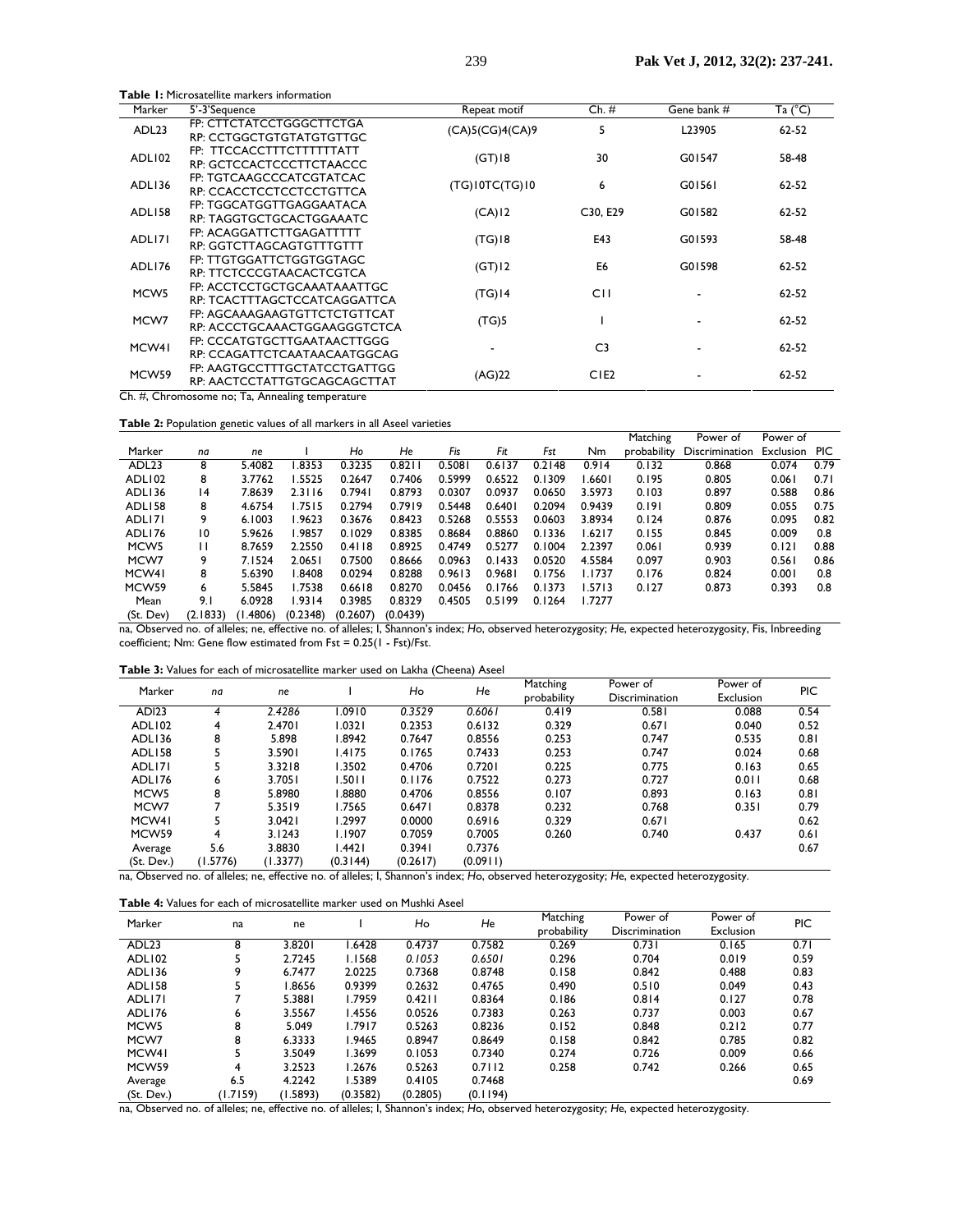**Table 5:** Values for each of microsatellite marker used in Mianwali Aseel

| Marker             | na                                                                                                                                       | ne       |         | Ho       | He       | Matching<br>probability | Power of<br>Discrimination | Power of<br>Exclusion | <b>PIC</b> |  |
|--------------------|------------------------------------------------------------------------------------------------------------------------------------------|----------|---------|----------|----------|-------------------------|----------------------------|-----------------------|------------|--|
| ADL <sub>23</sub>  | 8                                                                                                                                        | 3.0209   | .4362   | 0.2632   | 0.6871   | 0.285                   | 0.715                      | 0.049                 | 0.63       |  |
| ADLI <sub>02</sub> | 6                                                                                                                                        | 4.0791   | 1.5415  | 0.5263   | 0.7752   | 0.169                   | 0.831                      | 0.266                 | 0.74       |  |
| ADLI36             | 10                                                                                                                                       | 7.1485   | 2.0895  | 0.9474   | 0.8834   | 0.175                   | 0.825                      | 0.893                 | 0.84       |  |
| ADLI58             |                                                                                                                                          | 3.1255   | 1.5070  | 0.3158   | 0.6984   | 0.319                   | 0.681                      | 0.070                 | 0.65       |  |
| ADLI7I             |                                                                                                                                          | 5.2319   | 1.7949  | 0.2105   | 0.8307   | 0.191                   | 0.809                      | 0.033                 | 0.78       |  |
| ADLI76             | 6                                                                                                                                        | 5.1571   | 1.7084  | 0.2105   | 0.8279   | 0.169                   | 0.831                      | 0.033                 | 0.78       |  |
| MCW <sub>5</sub>   |                                                                                                                                          | 4.4845   | 1.7247  | 0.2105   | 0.7980   | 0.191                   | 0.809                      | 0.033                 | 0.75       |  |
| MCW7               | 6                                                                                                                                        | 4.9452   | 1.6944  | 0.7895   | 0.8193   | 0.252                   | 0.748                      | 0.580                 | 0.77       |  |
| MCW41              |                                                                                                                                          | 2.7557   | 1.0566  | 0.0000   | 0.6543   | 0.363                   | 0.637                      |                       | 0.57       |  |
| MCW <sub>59</sub>  |                                                                                                                                          | 3.6281   | 1.3875  | 0.6316   | 0.7440   | 0.263                   | 0.737                      | 0.331                 | 0.68       |  |
| Average values     | 6.5                                                                                                                                      | 4.3577   | I.5941  | 0.4105   | 0.7718   |                         |                            |                       | 0.71       |  |
| (St. Dev.)         | (1.841)                                                                                                                                  | (1.3348) | (0.278) | (0.3006) | (0.0739) |                         |                            |                       |            |  |
|                    | na, Observed no. of alleles; ne, effective no. of alleles; I, Shannon's index; Ho, observed heterozygosity; He, expected heterozygosity. |          |         |          |          |                         |                            |                       |            |  |

| <b>Table 6:</b> Values for each of microsatellite marker used on Peshawari Aseel |  |  |  |  |  |  |  |  |  |  |
|----------------------------------------------------------------------------------|--|--|--|--|--|--|--|--|--|--|
|----------------------------------------------------------------------------------|--|--|--|--|--|--|--|--|--|--|

| Marker            | na      | ne       |          | Ho       | He       | Matching<br>probability | Power of<br>Discrimination | Power of<br>Exclusion | PIC  |
|-------------------|---------|----------|----------|----------|----------|-------------------------|----------------------------|-----------------------|------|
| ADL <sub>23</sub> | 5       | 2.1392   | .0656    | 0.1538   | 0.5538   | 0.420                   | 0.580                      | 0.018                 | 0.5  |
| ADLI02            | 4       | 2.3151   | 0.9611   | 0.1538   | 0.5908   | 0.373                   | 0.627                      | 0.018                 | 0.48 |
| ADLI36            |         | 3.3137   | .4807    | 0.6923   | 0.7262   | 0.337                   | 0.663                      | 0.416                 | 0.66 |
| ADLI58            | 6       | 2.7705   | 1.2968   | 0.3846   | 0.6646   | 0.361                   | 0.639                      | 0.105                 | 0.6  |
| ADLI71            |         | 5.5410   | 1.8316   | 0.3846   | 0.8523   | 0.207                   | 0.793                      | 0.105                 | 0.8  |
| ADLI76            | 3       | 2.7705   | 1.0579   | 0.0000   | 0.6646   | 0.361                   | 0.639                      |                       | 0.57 |
| MCW <sub>5</sub>  | 7       | 4.3333   | .6696    | 0.4615   | 0.8000   | 0.183                   | 0.817                      | 0.156                 | 0.74 |
| MCW7              | 6       | 5.2000   | 1.7141   | 0.6154   | 0.8400   | 0.160                   | 0.840                      | 0.543                 | 0.83 |
| MCW41             | 4       | 3.3137   | 1.2659   | 0.0000   | 0.7262   | 0.302                   | 0.698                      |                       | 0.64 |
| MCW <sub>59</sub> | 4       | 3.8851   | 1.3714   | 0.8462   | 0.7723   | 0.373                   | 0.627                      | 0.687                 | 0.69 |
| Average values    | 5.3     | 3.5582   | 1.3715   | 0.3692   | 0.7191   |                         |                            |                       | 0.65 |
| (St. Dev)         | (1.494) | (1.1669) | (0.2994) | (0.2919) | (0.1009) |                         |                            |                       |      |

na, Observed no. of alleles; ne, effective no. of alleles; I, Shannon's index; *H*o, observed heterozygosity; *H*e, expected heterozygosity.



**Fig. 1:** Dendrogram Based Nei's (1972) Genetic distance: Method = UPGMA Modified from NEIGHBOR procedure of PHYLIP Version 3.5

| <b>I able 1.</b> Genetic diversity in all lour varieties of Aseer       |         |     |               |        |        |        |  |  |  |  |
|-------------------------------------------------------------------------|---------|-----|---------------|--------|--------|--------|--|--|--|--|
| Strain                                                                  | markers | na  | <sub>ne</sub> | H٥     | He     |        |  |  |  |  |
| Lakha                                                                   | 10      | 5.6 | 3.883         | 0.3941 | 0.7376 | 1.4421 |  |  |  |  |
| Mushki                                                                  | 10      | 65  | 4.2242        | 0.4105 | 0.7468 | 1.5389 |  |  |  |  |
| Mianwali                                                                | 10      | 65. | 4.3577        | 0.4105 | 0.7718 | 1.5941 |  |  |  |  |
| Peshawari                                                               | 10      | 5.3 | 3.5582        | 0.3692 | 0.7191 | 1.3715 |  |  |  |  |
| na, Observed no. of alleles; ne, effective no. of alleles; Ho, observed |         |     |               |        |        |        |  |  |  |  |

heterozygosity; *H*e, expected heterozygosity; I, Shannon's index.

**Table 7:** Genetic diversity in all four varieties of Aseel

**Table 8:** Nei's (1978) genetic identity and distance among different varieties of Aseel

|           | Lakha                    | Mushki                   | Mianwali                 | Peshawari                |
|-----------|--------------------------|--------------------------|--------------------------|--------------------------|
| Lakha     | $\overline{\phantom{0}}$ | 0.7023                   | 0.3835                   | 0.5027                   |
| Mushki    | 0.3533                   | $\overline{\phantom{a}}$ | 0.5233                   | 0.3418                   |
| Mianwali  | 0.9585                   | 0.6476                   | $\overline{\phantom{0}}$ | 0.6793                   |
| Peshawari | 0.6878                   | L 0735                   | 0.3868                   | $\overline{\phantom{a}}$ |

Above diagonal, Nei's (1978) genetic identity; below diagonal, genetic distance.

0.7468 for Mushki, 0.4105 and 0.7718 for Mianwali, 0.3692 and 0.7191 in Peshawari (Table 7). These results are indicative of relatively higher degree of heterozygosity in Pakistani Aseel varieties. Mianwali presented highest. Expected heterozygosity based genetic variability, followed by Mushki, Lakha and Peshawari which demonstrates low level of inbreeding in these populations.

**Genetic distances:** Pairwise Nei's genetic distances (Nei, 1978) was used to estimate evolutionary divergence among four varieties of Aseel chicken. Dendrogram of all four varieties is shown in Fig 1. Highest genetic distance was observed between Mushki and Peshawari (1.0735), consequently yielding least genetic identity (0.3418). Lakha and Mushki on the other hand demonstrated least genetic distance value (0.3533) therefore showing highest genetic similarity (0.7023; Table 8). This information is important to devise effective breeding strategies for genetic improvement of these varieties depending upon the nature of market demand for higher growth rate, free range poultry meat, free range eggs and to breed them pure for taking advantage of heterosis in economic traits for between and within indigenous chicken populations of Pakistan.

**Conclusions:** The genetic diversity analysis of Aseel chicken varieties revealed their close genetic relationships and provided basic information for future detailed studies to preserve this important part of animal genetic resource of Pakistan. Microsatellite markers can effectively be used for genetic characterization of chicken.

### **REFERENCES**

- Alipanah M, A Torkamanzehi, Z Amiry and F Rabani, 2011. Study of genetic diversity of Dashtiari, Khazak and Zabol chickens using microsatellite markers. Trakia J Sci, 9: 76-81.
- Berthouly C, G Leroy, TN Van, HH Thanh, BB Hom, BT Nguyen, CV Chi, F Monicat, MT Boichard, E Verrier, JC Maillard and X Rognon, 2009. Genetic analysis of local Vietnamese chickens